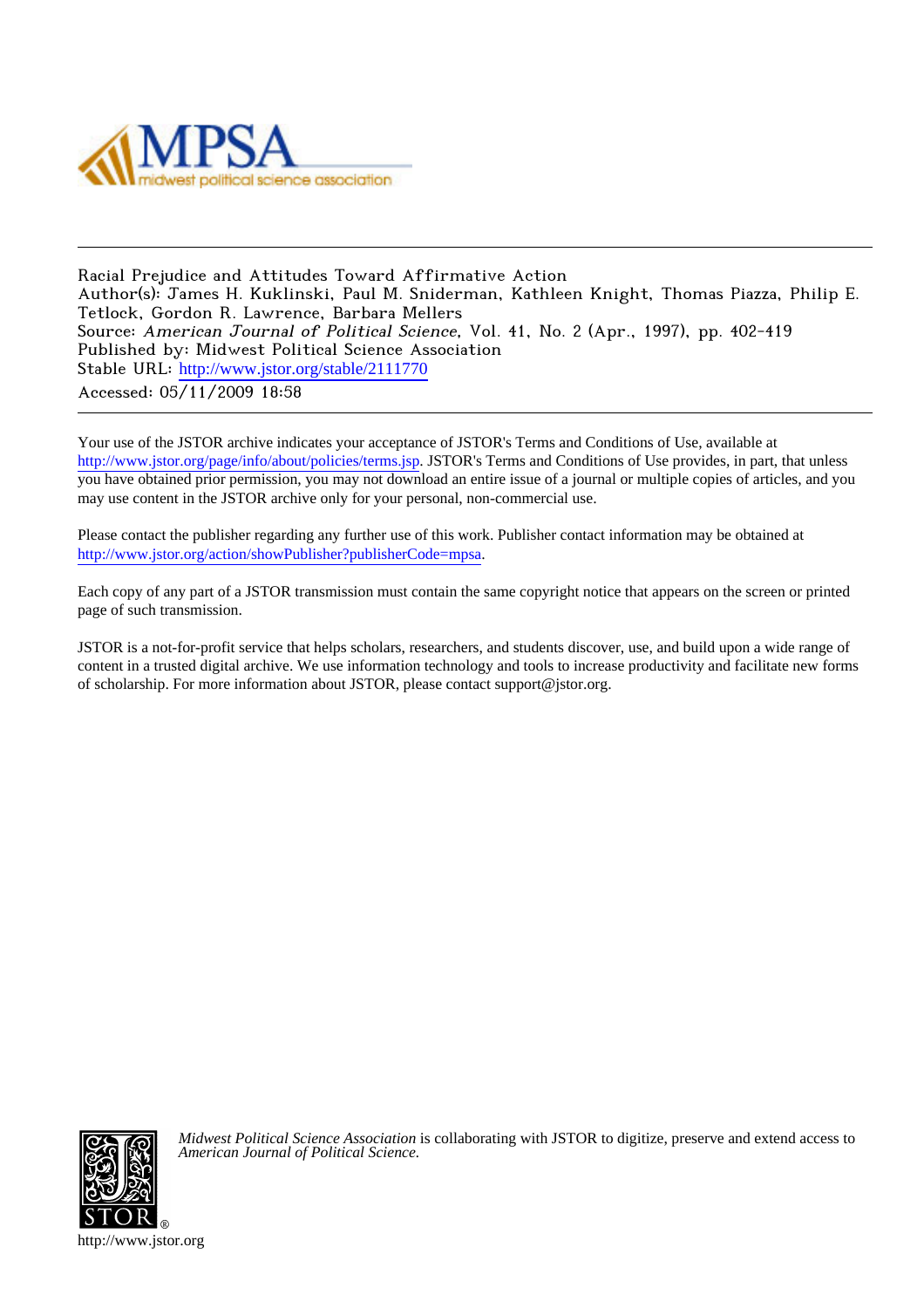# Racial Prejudice and Attitudes Toward Affirmative Action\*

James H. Kuklinski, University of Illinois at Urbana-Champaign Paul M. Sniderman, Stanford University Kathleen Knight, University of Houston Thomas Piazza, University of California-Berkeley Philip E. Tetlock, Ohio State University Gordon R. Lawrence, Williams College Barbara Mellers, Ohio State University

*Theory:* We examine the relationship between blatant racial prejudice and anger toward affirmative action.

*Hypotheses:* (1) Blatantly prejudiced attitudes continue to pervade the white population in the United States. (2) Resistance to affirmative action is more than an extension of this prejudice. (3) White resistance to affirmative action is not unyielding and unalterably fixed.

Methods: Analysis of experiments embedded in a national survey of racial attitudes. Some of these experiments are designed to measure racial prejudice unobtrusively. Results: Racial prejudice remains a major problem in the United States, but this prejudice alone cannot explain all of the anger toward affirmative action among whites. Although many whites strongly resist affirmative action, they express support for making extra efforts to help African-Americans.

At the level of public policy, the politics of race has undergone a transformation. A generation ago, the struggle centered on efforts to dismantle public policies mandating segregation and Jim Crow and to assure African-Americans their right as citizens to use public accommodations in the same way and on the same terms as white Americans. Historic legislation and government decrees mandated that black Americans are free to vote, sit at the front of a school bus, and eat a sandwich at a luncheon counter without restrictions based on skin color. Now, a generation later, rhetoric and lawmaking center on efforts to combat discrimination through policies mandating the affirmative use of race as one of a permissible set of considerations in making educational and employment decisions. Whereas a large major-

\*Earlier versions of this paper were presented at SUNY-Stony Brook, the University of Michigan, and Northwestern University. We appreciate the many comments we received. Michael Cobb and Paul Ouirk did their usual thorough reading of earlier drafts. The anonymous referees offered helpful suggestions, and Kenneth Meier gently prodded us to "get to the point" quickly. This study was supported by the National Science Foundation, SES-8508937.

American Journal of Political Science, Vol. 41, No. 2, April 1997, Pp. 402-419 © 1997 by the Board of Regents of the University of Wisconsin System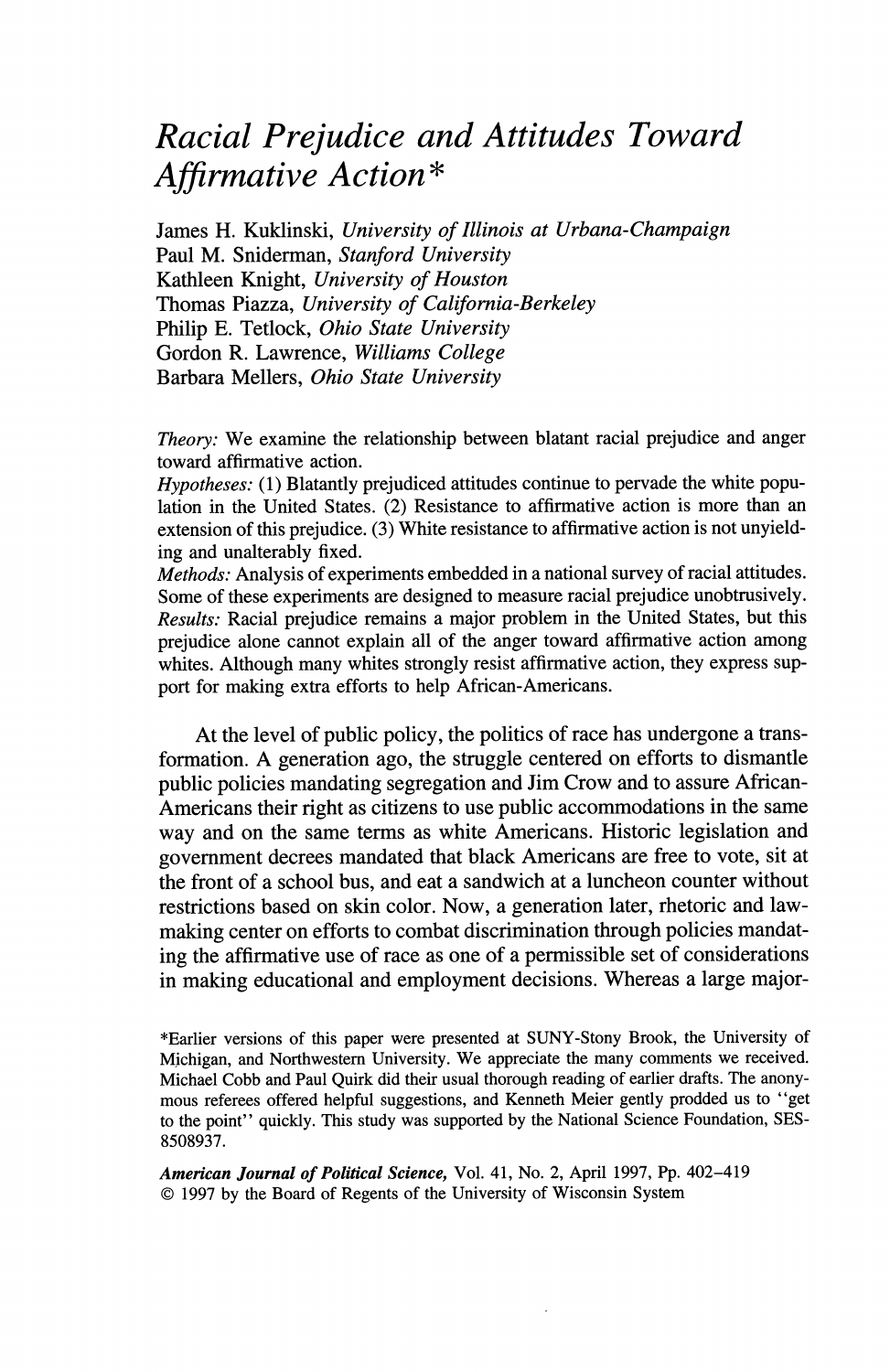ity of white Americans now say they endorse the extension and protection of basic civil liberties to African-Americans, an equally large majority oppose affirmative action. The question is what to make of this opposition.

Broadly, two lines of argument have emerged. Some scholars (e.g., Gaertner and Dovidio 1986; Glazer 1988; Kluegel and Smith 1983; Sears 1988) see the politics of affirmative action as continuous with traditional racial politics. They attribute the clamor over affirmative action and related policies to the persistent fears and prejudices of white Americans. Others, most notably Edsall and Edsall (1991) and Sniderman and Piazza (1993), argue that the politics of affirmative action significantly departs from racial politics of the past. In their view, the current upheaval over affirmative action arises from the nature of the policy itself; many whites, otherwise unprejudiced and indeed quite willing to make special efforts to help blacks, deem the particular policy as unfair and exclusionary.

Quite obviously, the prejudice-centered and the policy-centered lines of argument need not be mutually exclusive. To believe that prejudice has nothing to do with white people's reactions toward affirmative action would be naive. But just how much does the one underlie the other? Does deeprooted prejudice motivate most of the strongly-held opposition to affirmative action? Or, does racial animosity, by itself, account for only the fringes of resistance?

Finding answers to these questions is a matter of considerable consequence. Suppose that racial prejudice remains far more pervasive and more politically potent than traditional surveys document. Then to back away from affirmative action would allow a social cancer to triumph over good intentions. But suppose that racial prejudice alone cannot explain a good part of the resentment among whites, and that while many whites oppose affirmative action, they also feel a genuine commitment to furthering opportunities for African-Americans. Then well-intended policymakers might back alternative programs or at least employ alternative rhetoric, of potentially equal or greater benefit to black Americans, as a means to reduce resentment or resistance among white Americans.

In the following pages, we address three questions: (1) Do blatantly prejudiced attitudes still pervade the white population? (2) Is resistance to affirmative action merely an extension of this prejudice? (3) Is white resistance to affirmative action unyielding and unalterably fixed? Our answers are, respectively, ves, probably not, and no. We arrive at them through a series of experiments, some of them designed to measure racial attitudes unobtrusively, incorporated into a national survey of American adults' racial attitudes taken in 1991 (see Sniderman, Tetlock, and Piazza 1991 for a detailed description of the sample and data collection methodology).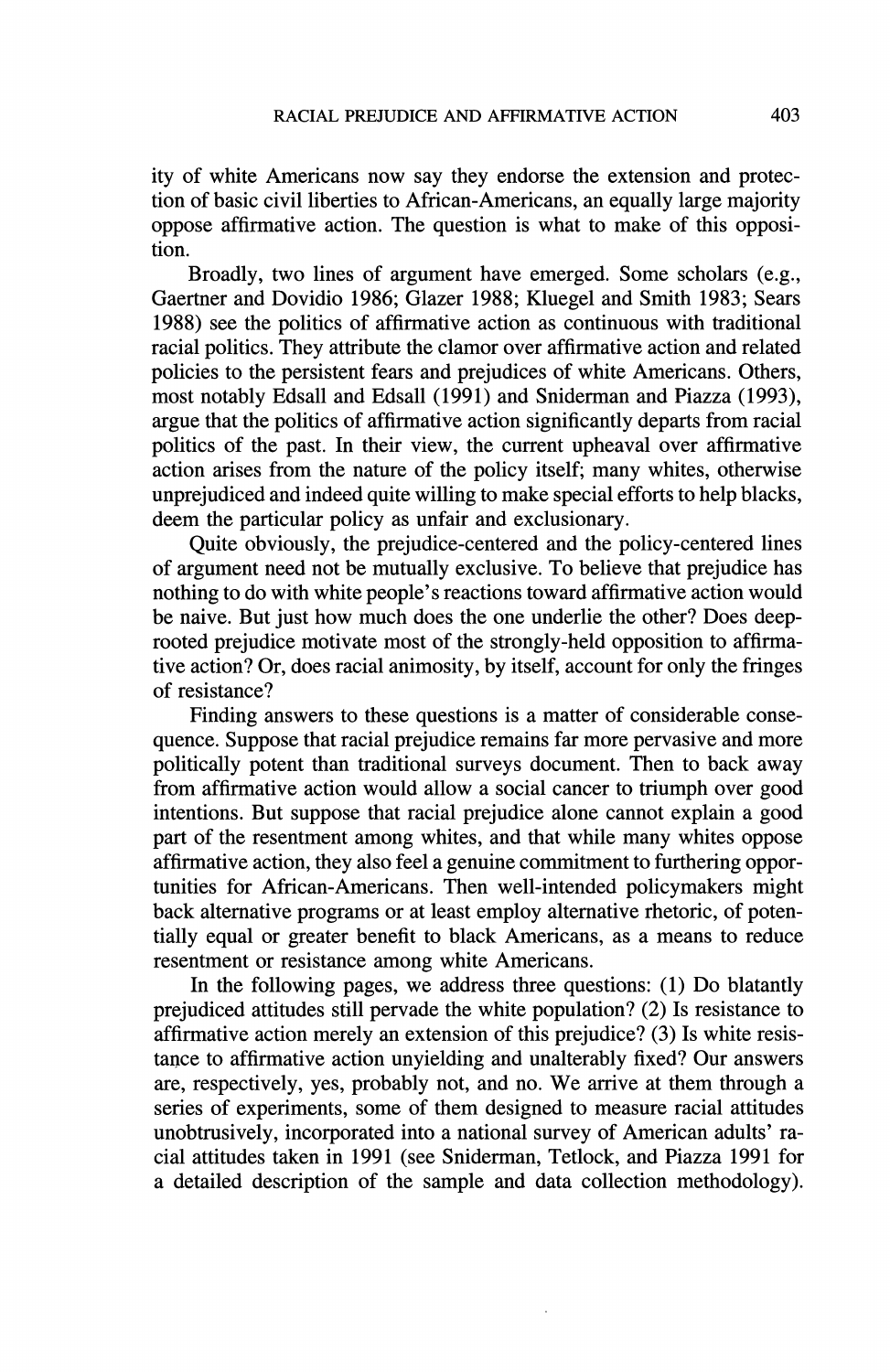Since much of the debate centers on the attitudes of whites, we have limited our analyses to white respondents only.<sup>1</sup>

## **Racial Prejudice as Blatant Animosity**

The more pervasive the animosity toward people on the basis of their skin color, the more serious and difficult the problem of prejudice. But how pervasive prejudice is depends on how one defines it, and defining it has become increasingly difficult over time. At earlier periods in our history, researchers generally agreed on its meaning—what Kinder and Sears (1981) call "old fashioned" prejudice. Today scholars construe prejudice in a multitude of ways; the result has been to render the very concept of racial prejudice nearly intractable (contrast Sniderman and Tetlock 1986) with Kinder 1986). Social desirability effects long have plagued traditional surveys, moreover, leaving authors vulnerable to the criticism that white Americans have represented their feelings towards black Americans as more positive than they are in order to avoid giving the impression they are prejudiced (Jackman 1978; Jackman and Muha 1984). Social desirability, if operative, can quickly become a self-reinforcing process. Some people are truly unprejudiced; others feel a need to look as though they are; then still others succumb to the social pressure; and so forth, until survey responses begin to convey a distorted picture of reality (Noelle-Neumann 1984).

For purposes of analysis, we construe racial prejudice as a strong, openly expressed, negative evaluation of African-Americans. To be sure, not everyone will accept this construction (an issue to which we will return); but especially given the dangers of academic politicization, it is best to define and measure prejudice in a way that is both valid on its face and consistent with classical conceptions (Allport 1954; Myrdal 1944).

How do we afford people the opportunity to tell strangers what they really think in a telephone interview? We developed the following technique to do just that. By no means perfect, it represents, we believe, an advance over existing techniques that researchers use to measure sensitive attitudes (Kuklinski and Cobb 1995b provide a detailed narrative of the psychometrics of the technique).

#### $Methodology<sup>2</sup>$

Imagine a representative sample of the general population divided randomly into two. One half is presented with a list of three items, and asked

<sup>2</sup>All data and documentation necessary to replicate this analysis can be obtained from the authors.

<sup>&</sup>lt;sup>1</sup>In any event, the small number of African-Americans in the sample precludes a systematic analysis of their attitudes. Nor did we ask blacks all of the questions in the survey; some would sound nonsensical to them.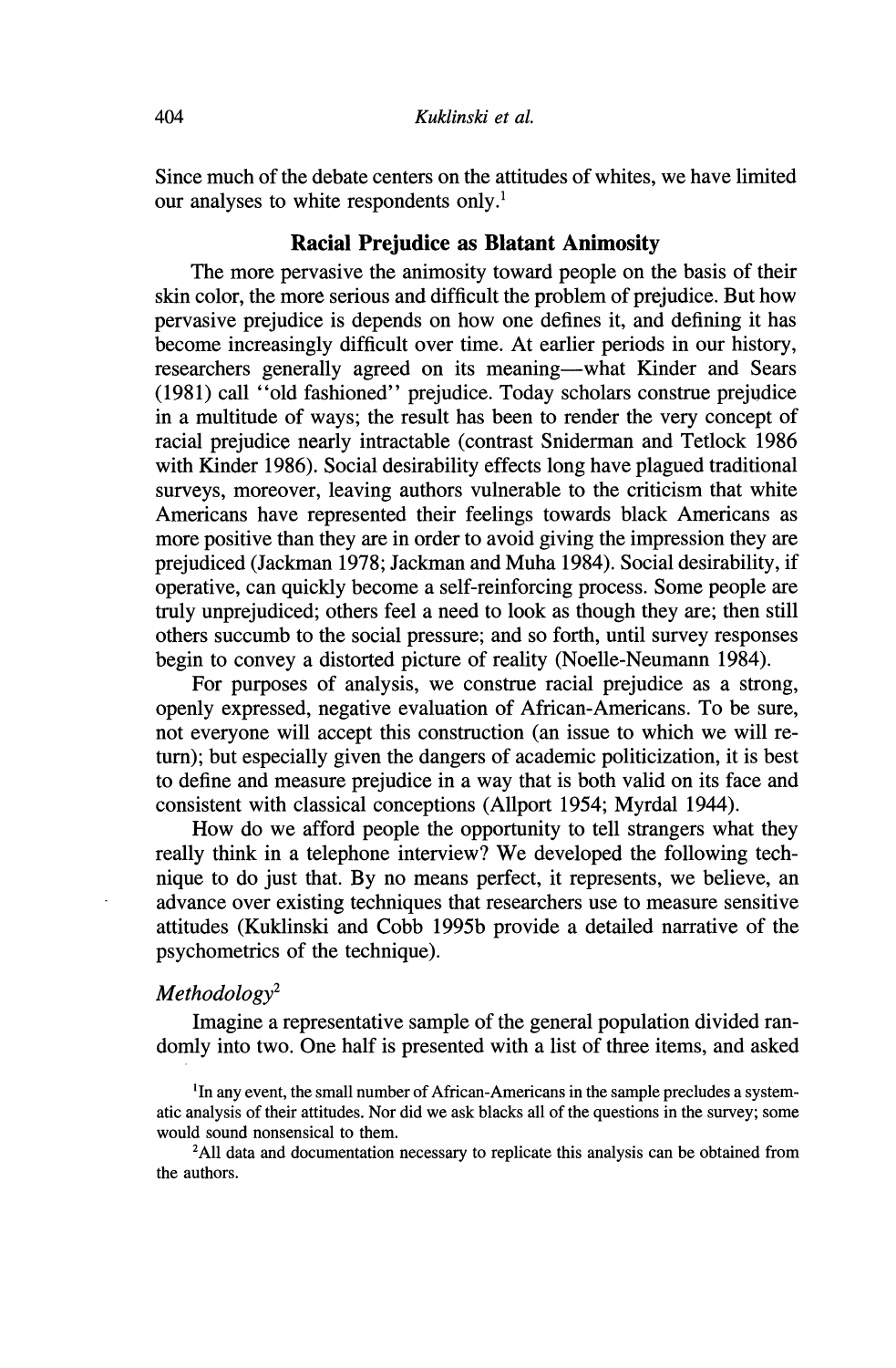to say how many of the three make them angry—not which items, just how *many*. The other half is presented with the same list with one item added a race item—and is also asked to say how many of the items make them angry—not which ones, just how many. Suppose, for the sake of argument, some respondents in the second half take exception to two of the items, and one of the two that angers them is the race item. Asked how many items make them angry, they respond "two." It will seem to these respondents quite impossible for the interviewer to figure out that one of the items upsetting them is racial in content. In fact, as we shall show, although the interviewer cannot tell in the course of the interview if the race item has angered a particular respondent, the analyst can determine afterwards the level of anger in the population as a whole and in strategic subsets of it.

The list experiment we employed begins as follows:

"Now I'm going to read you three things that sometimes make people angry or upset. After I read all three, just tell me HOW MANY of them upset you. I don't want to know which ones, just HOW MANY."

With the ground rules established, the interviewer then read a list of three items: $3$ 

- (1) "the federal government increasing the tax on gasoline;"
- (2) "professional athletes getting million-dollar salaries;"
- (3) "large corporations polluting the environment."

To assess the level of prejudice, the three items of the baseline list were repeated with a fourth item added; it takes the form, "a black family moving in next door." Any person who gets angry at the mere thought of a black family moving in next door is revealing a strong, negative reaction based on no more than skin color, in short, prejudice. To ensure that this item serves its intended purpose, we undertook companion validity studies as an indicator of racial prejudice that take angry responses to interracial dating. See Kuklinski and Cobb (1995b) for a discussion of these results, which resemble those reported below.

The list experiment thus consists at a minimum of two lists (there are three in our design, as we will see shortly)—one containing three items (the baseline condition) and the other (the test condition), four items. Re-

<sup>&</sup>lt;sup>3</sup>When choosing the three nonracial items, we made every effort to avoid contrast effects. Suppose, for example, one of the items had read, "someone raped your best female friend." This thought is so repugnant and anger-provoking to most people that any other item would sound tame in comparison. Pilot studies show the three items to be comparable in their propensities to provoke anger.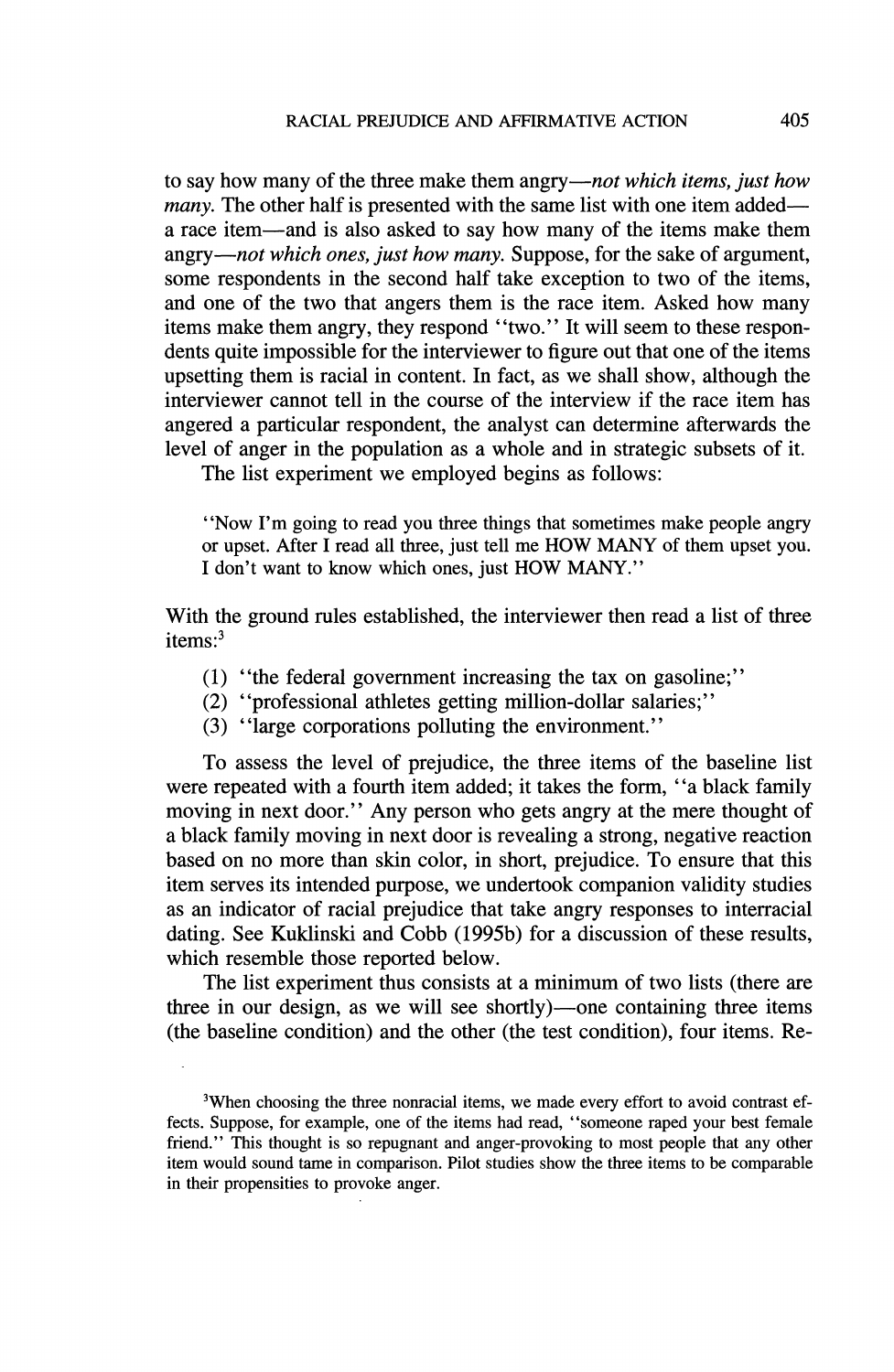|           | <b>Experimental Condition</b> | Estimated            |               |
|-----------|-------------------------------|----------------------|---------------|
| Region    | <b>Baseline</b>               | <b>Black Family</b>  | Percent Angry |
| Non-South | 2.28 <sup>a</sup><br>(.07)    | 2.24<br>(.05)        | 0             |
|           | 425 <sup>b</sup>              | 461                  |               |
| South     | 1.95<br>(.06)<br>139          | 2.37<br>(.08)<br>136 | 42            |

#### Table 1. Mean Level of Anger Toward A Black Family Moving in **Next Door, by Region (Whites Only)**

"Standard error of the estimate.

 $<sup>b</sup>$ Number of cases.</sup>

spondents are of course randomly assigned to the conditions, and in each respondents are asked only to report the number of things on the list that make them angry—not which ones make them angry, only how many. Thus they can freely express prejudiced attitudes without exposing themselves to censure. $4$ 

#### **Results**

Deriving an estimate of racial prejudice, in this instance the percentage of respondents angry over the thought of a black family moving in next door, entails subtracting the average number of items in the baseline condition from the average number in the test condition and multiplying by 100. Throughout, we use analysis of variance to ascertain levels of statistical significance.

Table 1 reports, by region, the mean number of angry responses in the two conditions. Among non-Southern respondents in the baseline condition, the mean is 2.28, contrasted to 2.24 in the test condition;<sup>5</sup> in other words, no significant number of non-Southern whites expresses anger over

<sup>4</sup>That the list includes only four items in the two experimental conditions raises the possibility of ceiling effects. Although the possibility cannot be absolutely rejected, we feel confident that the results reported below are not an artifact of such effects. In some of our pilot studies, we presented respondents with lists of six items to read, including several that were innocuous. In four of the five studies, the results mirror those reported below, with the results in the one exception being ambiguous. Moreover, we developed a modeling strategy to identify ceiling effects in the list experiment. It identified only one, which we note later.

<sup>5</sup>Because the baseline and test conditions are independent samples, the test condition mean can be smaller than the baseline mean when the test item evokes no or little anger.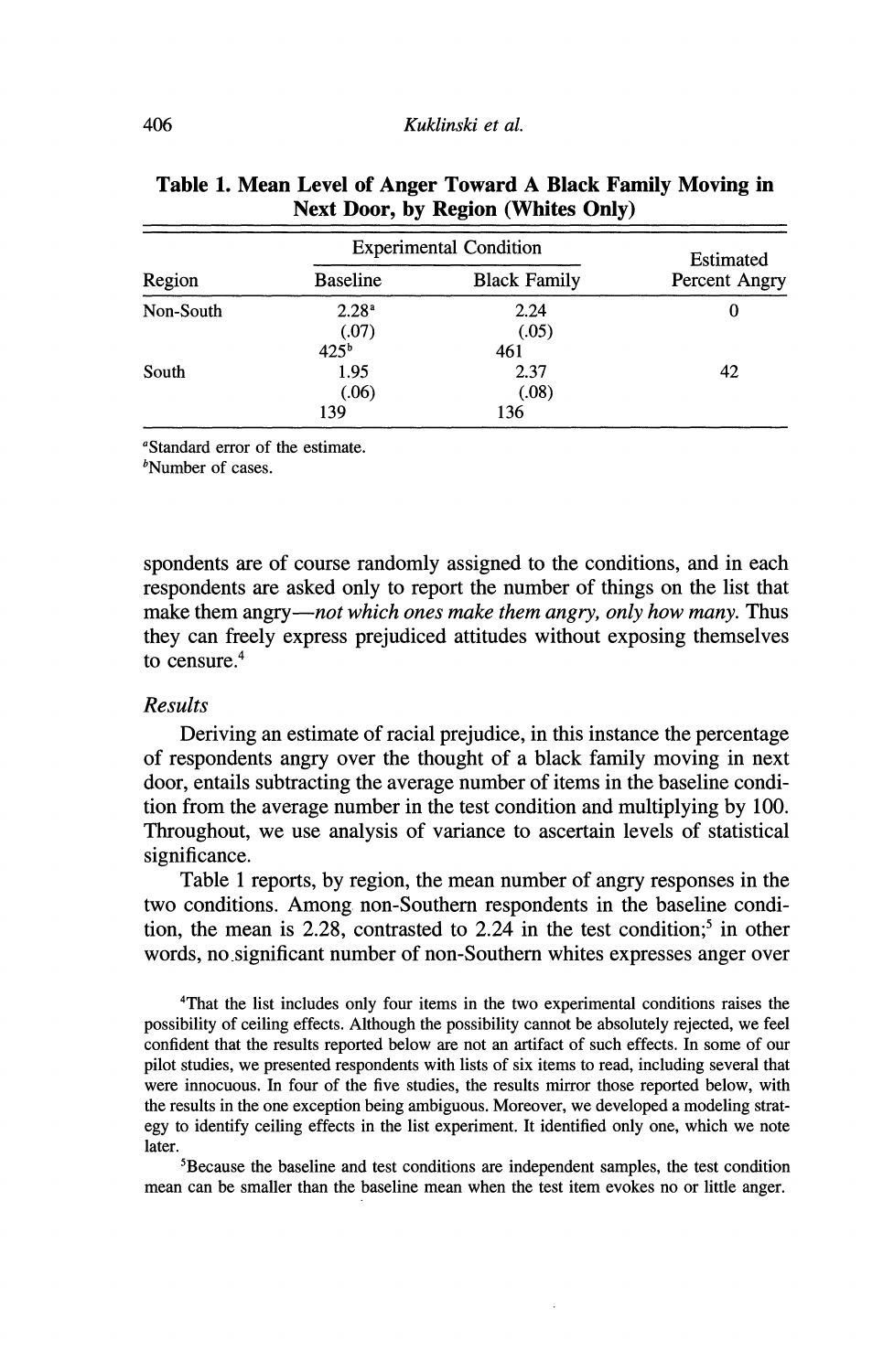a black family moving in next door—a finding which, on its face, is a warning flag of ceiling effects; and, indeed, here, and only here, ceiling effects undermine our estimation procedure. Consequently we developed a more elaborate methodology (see Appendix)<sup>6</sup>, and taking advantage of it, we estimate that about one in every 10 whites in the non-South gets angry over the mere thought of a black family moving in next door—a figure that reaches statistical significance at the .05 level.<sup>7</sup> This figure may seem low even so, but far from suggesting that the number of prejudiced whites is low, it demonstrates that, even now, there are at least as many undeniably prejudiced whites outside the South as there are African-Americans.

Whether or not our method underestimates the level of prejudice (a matter to which we will turn later), the estimated percentage of prejudiced respondents living in the South is truly remarkable. Some 42% of Southern whites—four times as many outside the South—express anger at the idea of a black family moving in next door. The only other region that approaches this level of anger, not coincidentally, consists of those states bordering on the South. These results (also see Kuklinski and Cobb 1995a) demonstrate that racial attitudes have by no means changed as much, in one significant part of American society, as commentators often suppose. Indeed, what we have uncovered warrants strong emphasis. Contrary to the idea now in common circulation that white Southerners have, if anything, a more sensitive appreciation of how to live and work along with African-Americans as equals, our unobtrusive measure indicates that something approaching one in two Southerners is angered by the thought of a black family moving into the neighborhood.<sup>8</sup>

All in all, then, we conclude that white America has not freed itself of the racial animosity that has so scarred this country's history. Blatant racial prejudice remains a sad reality of American life, and more so in some regions than others.

# **Anger Toward Affirmative Action**

This out-and-out prejudice could motivate all of the anger toward affirmative action, a good part of it, or only some of it. The answer depends on how widespread the intense hostility toward affirmative action actually

<sup>6</sup>The credit for developing this iterative procedure goes to Barbara Mellers.

 ${}^{7}$ Essentially, the algorithm compensates for the relatively low movements from two items in the baseline condition to three in the test condition and from three items in the baseline to four in the test condition.

<sup>8</sup>We must emphasize the obvious: to find a high (and statistically significant) level of prejudice in the South is not to indict everyone who lives there. More than half of the respondents living in the region do *not* express racial animosity as we have measured it.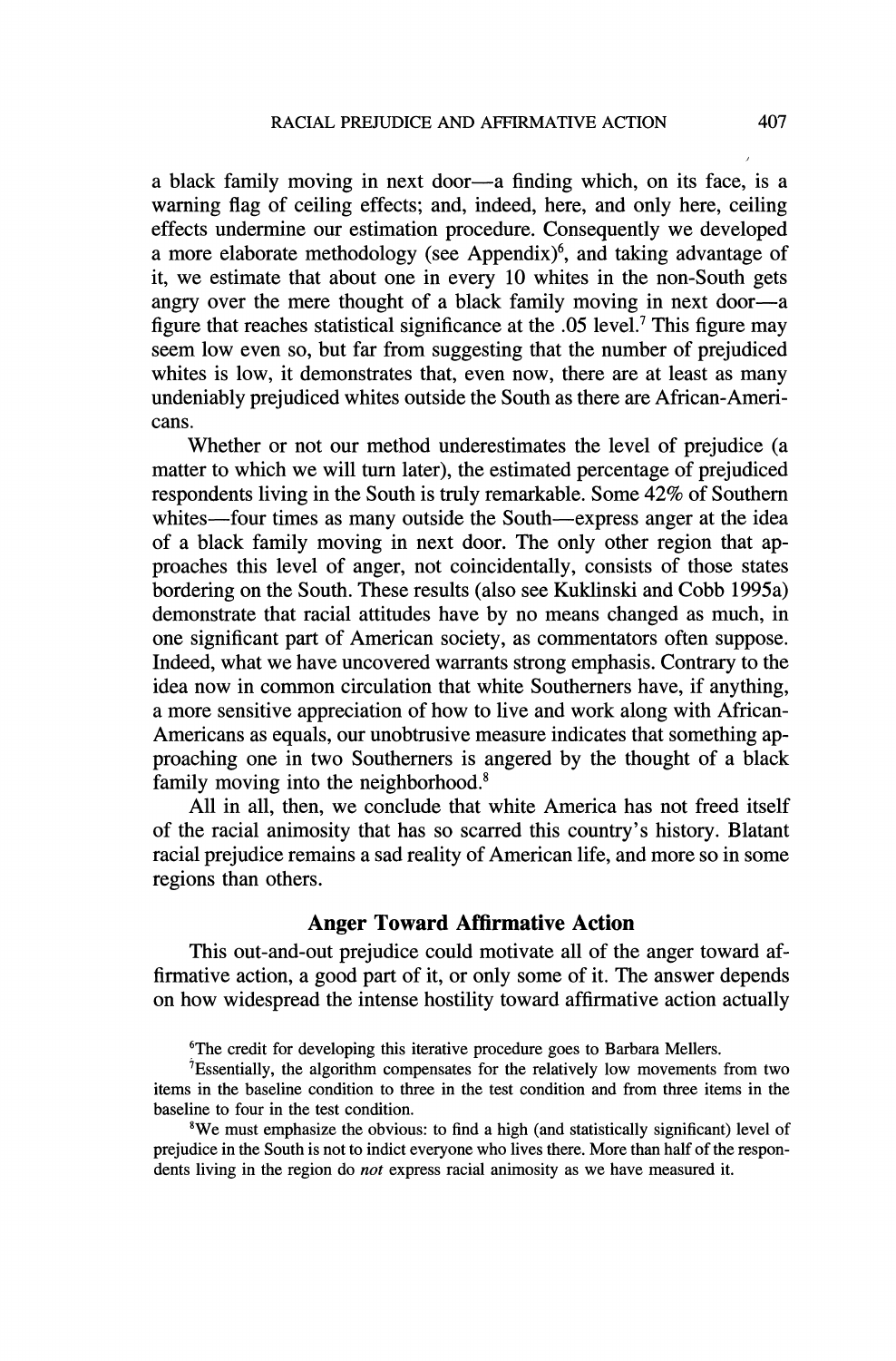is. If about 10% of non-Southerners express strong resentment toward the policy, for example, we would attribute it all to out-and-out prejudice. But if, say, 25% do, that conclusion would not hold.

#### **Method**

To estimate the level of anger over the policy itself, we replaced the black family item with "black leaders asking for affirmative action" and administered this second test condition to the final third of our sample. Intentionally two-dimensional, the statement refers to both black leaders and affirmative action. Although analytically distinguishable, the two are inextricably combined in the hurly-burly of real politics, and it is the reactions of citizens to the issue as they actually confront it that interests us.

Note that the "black family" and "affirmative action" conditions are identically worded with the exception of the race item. This facilitates a direct comparison of the responses in the two conditions.

#### **Results**

Table 2 presents estimates of the level of anger toward affirmative action by region. More than 40% of the total sample of non-Southern whites, or nearly one in every two, expresses anger toward affirmative action.<sup>9</sup> This is a sizeable proportion, considerably greater than the percentage we estimated to hold blatantly prejudiced attitudes. By no means, in other words, is the one completely a function of the other. Moreover, anger toward the policy is fairly consistent across partisanship, ideology, and education, factors that have traditionally predicted racial prejudice (Table 2).

Some 98% of Southerners—nearly all—are resentful toward affirmative action. This figure is a story unto itself. But the critical point to note here is that, just as we found in the non-South, the level of prejudice by itself cannot explain the widespread hostility toward the policy.

The percentages do not fully convey the meaning of what we have found thus far: actual numbers do. The numbers are these. On the one hand, when allowed to say what they really feel about black people, some 36 million white adults express undeniable animosity, a number that should make anyone who cares about race relations shudder. However, another 163 million do not voice such animosity even when given the opportunity, but do strongly resent affirmative action.

What should we make of this latter group? More precisely, does their anger toward affirmative action reflect a cold harshness toward African-

<sup>&</sup>lt;sup>9</sup>The analysis of variance consists of the mean number of items as the dependent variable and region (South versus non-South), condition (baseline versus affirmative action) and the region by condition interaction as independent variables. All three independent variables are significant at  $p < .001$ .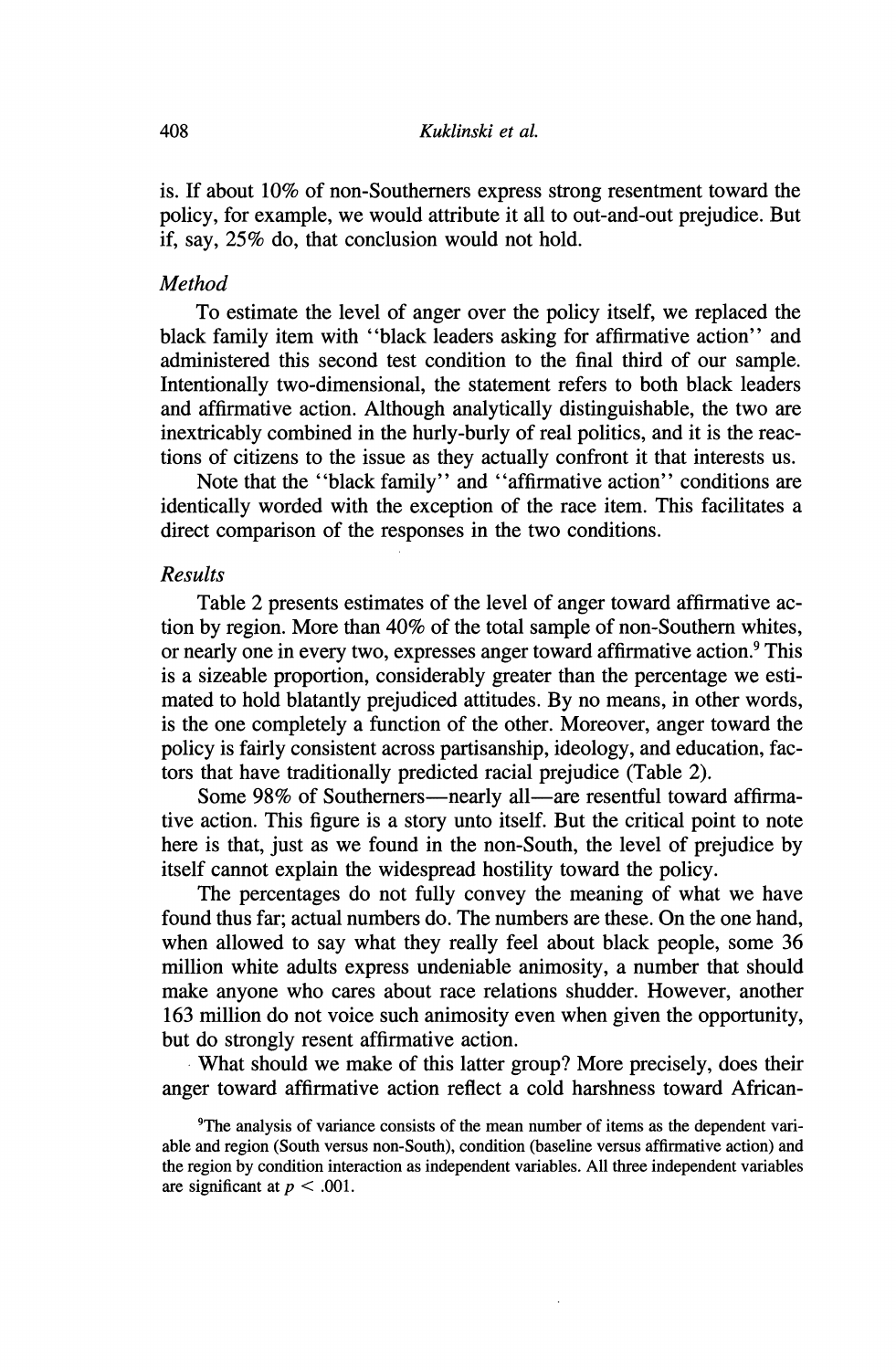|                             | <b>Experimental Condition</b>           |                             |                            |
|-----------------------------|-----------------------------------------|-----------------------------|----------------------------|
| Region                      | <b>Baseline</b>                         | Affirmative<br>Action       | Estimated<br>Percent Angry |
| Non-South                   | 2.28<br>$(.04)^{a}$<br>450 <sup>b</sup> | 2.69<br>(.05)<br>450        | 41                         |
| <b>Education Level</b>      |                                         |                             |                            |
| High School or Less         | 2.46<br>(.05)<br>195                    | 2.88<br>(.07)<br>196        | 42                         |
| Some College                | 2.21<br>(.07)                           | 2.58<br>(.10)               | 37                         |
| College Degree or More      | 110<br>1.84<br>(.07)<br>141             | 119<br>2.20<br>(.09)<br>134 | 36                         |
| Partisan Identification     |                                         |                             |                            |
| Democrats                   | 2.34<br>(.07)                           | 2.66<br>(.09)               | 32                         |
| Independents                | 140<br>2.22<br>(.06)                    | 131<br>2.81<br>(.08)        | 59                         |
| Republicans                 | 149<br>2.27<br>(.07)<br>137             | 157<br>2.59<br>(.08)<br>143 | 32                         |
| Political Ideology          |                                         |                             |                            |
| <b>Strong Liberals</b>      | 1.92<br>(.15)                           | 2.26<br>(.18)               | 34                         |
| Weak Liberals               | 26<br>2.13<br>(.08)                     | 30<br>2.44<br>(.11)         | 31                         |
| Moderates                   | 103<br>2.41<br>(.06)                    | 107<br>2.89<br>(.08)        | 48                         |
| <b>Weak Conservatives</b>   | 139<br>2.27<br>(.08)                    | 147<br>2.60<br>(.09)        | 33                         |
| <b>Strong Conservatives</b> | 119<br>2.21<br>(.13)                    | 105<br>2.89<br>(.16)        | 68                         |
| South <sup>c</sup>          | 40<br>1.95<br>(.07)<br>148              | 41<br>2.93<br>(.09)<br>146  | 98                         |

#### Table 2. Mean Level of Anger Toward Affirmative Action Policy, by **Region (Whites Only)** .

"Standard error of the estimate.

<sup>b</sup>Number of cases.

The small number of Southerners precludes estimating the level of anger within demographic groups.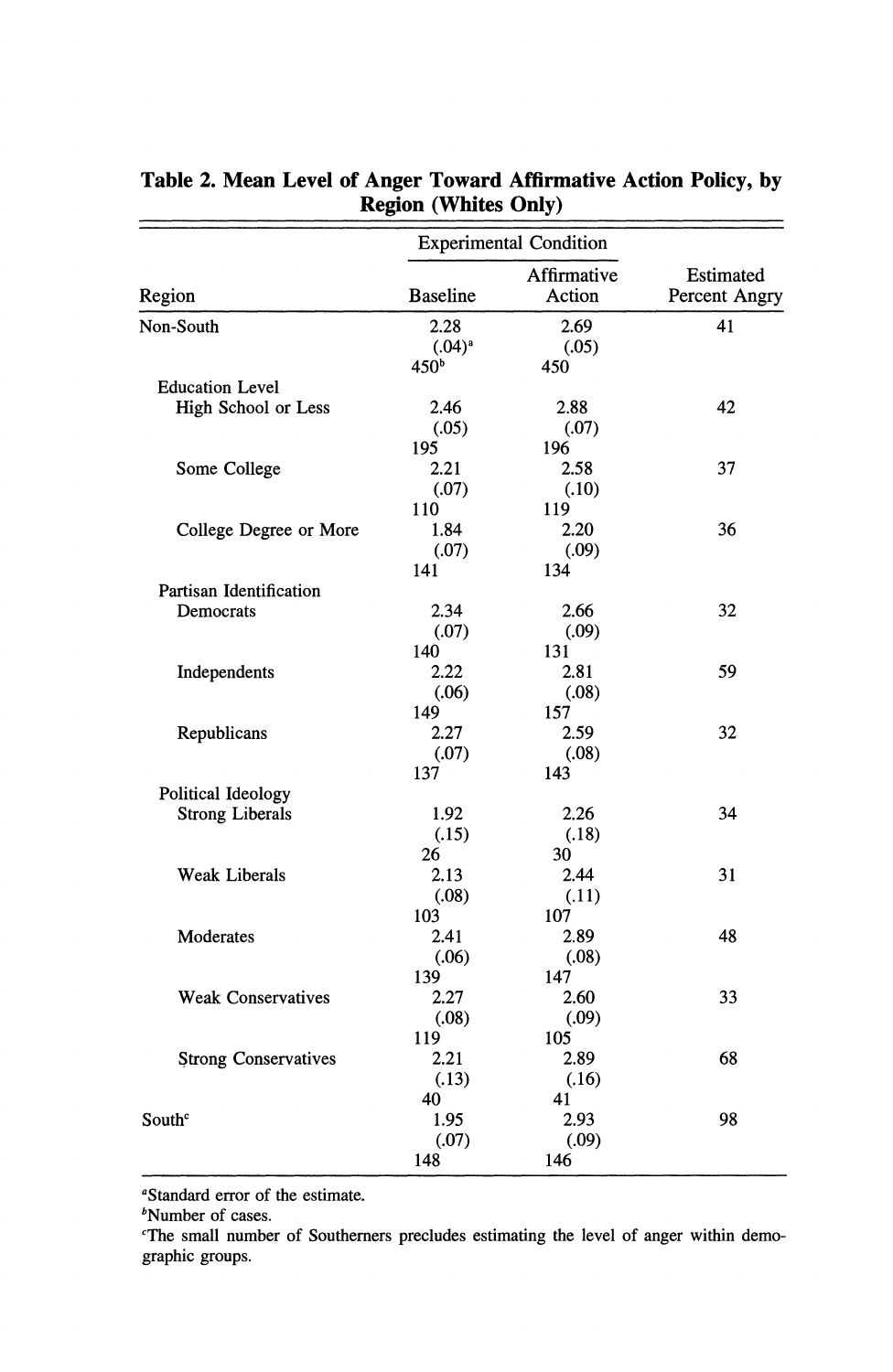Americans, a "let black Americans fend for themselves posture," or is this anger so singularly focused on the policy that it does not preclude a genuine concern for the plight of many black Americans?

#### **Making An Extra Effort**

We look to two experiments to help us reach the right conclusion. The first is the "making an extra effort" experiment.

#### Method

In this experiment, one randomly selected half of the national sample was asked:

"Some people say that because of past discrimination, qualified blacks should be given *preference* in university admissions. Others say that this is wrong because it discriminates against whites. How do you feel—are you in favor or opposed to giving qualified blacks preference in admission to colleges and universities?"

The other half received a strategically differently worded version:

"Some people say that because of past discrimination, an extra effort should be made to make sure that qualified blacks are considered for university admission. Others say that this extra effort is wrong because it discriminates against whites. How do you feel—are you in favor or opposed to making an extra effort to make sure qualified blacks are considered for admission to colleges and universities?"

Note that the first item explicitly mentions preferential treatment, the second, extra effort. Note also what is no less important: in both, blacks get special attention even if they only get special treatment in one. If a lack of concern for blacks (even in the absence of prejudice) underlies whites' objections to affirmative action, then we should find little difference in responses to the two items. On the other hand, if the crucial element is preferential treatment, then respondents should respond differently to the two versions of assistance for blacks.

#### **Results**

This is exactly the case (Table 3). Only one out of four Southerners or non-Southerners expresses support for preferential treatment, while nearly 60% in both regions endorse extra effort.<sup>10</sup> Given the findings on

<sup>10</sup>The difference is significant at  $p < .001$  among both Southerners and non-Southerners.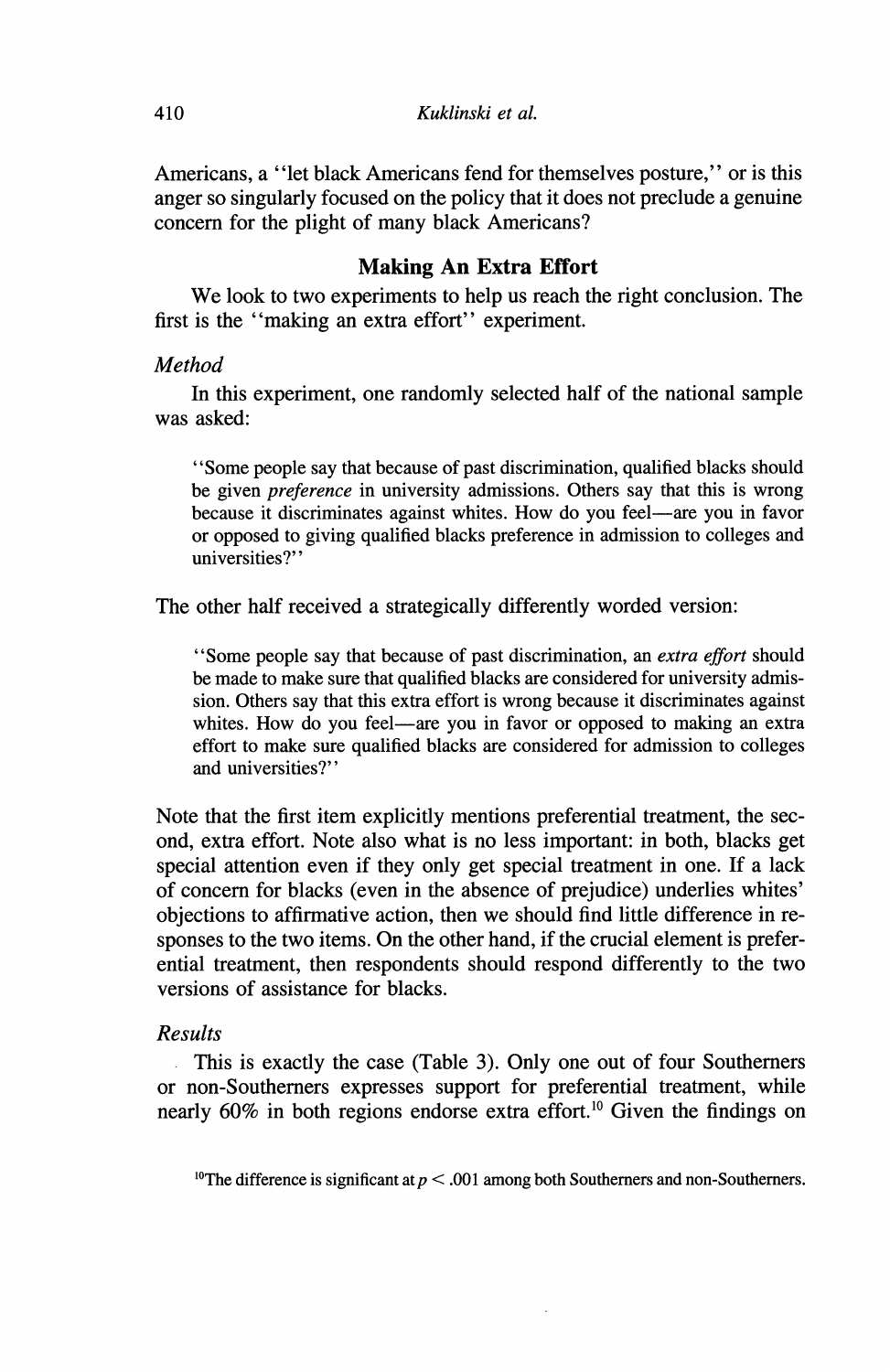|           | <b>Experimental Condition</b> |                 |  |
|-----------|-------------------------------|-----------------|--|
| Region    | Preferential<br>Treatment     | Extra<br>Effort |  |
| Non-South |                               |                 |  |
| Favor     | 26%                           | 61%             |  |
| Oppose    | 74%                           | 39%             |  |
|           | $n = 674$                     | $n = 696$       |  |
| South     |                               |                 |  |
| Favor     | 23%                           | 59%             |  |
| Oppose    | 77%                           | 41\%            |  |
|           | $n = 215$                     | $n = 215$       |  |

## Table 3. Percentage of Respondents Favoring Preferential **Treatment of Blacks and Extra Efforts to Aid Blacks, by Region** (Whites Only)

prejudice we uncovered earlier using the unobtrusive measure, both of these figures undoubtedly reflect social desirability effects. The difference across the two conditions is what interests us. Since there is no reason why respondents should be more inclined to hide their true feelings on one version rather than the other, we take this difference to be real. In short, although whites overwhelmingly reject affirmative action if it involves preferential treatment, a clear majority favor going the extra mile to assure that all blacks meriting assistance receive it.

## **Support for Compensation in the Face of Discrimination**

Our second experiment pushes even further. It is designed to determine if whites will respond positively to affirmative action—even to affirmative action with explicit racial quotas—provided it is presented as a response to the unfairness with which African-Americans have been treated.

#### Method

The experiment takes three conditions. In the "baseline" condition, one-third of the sample, randomly selected, was asked the following question.

"Do you think that large companies should be required to give a certain number of jobs to blacks, or should the government stay out of this?"

In the other two conditions, respondents were presented with a reason potentially justifying racial quotas, but—deliberately—the reason varied.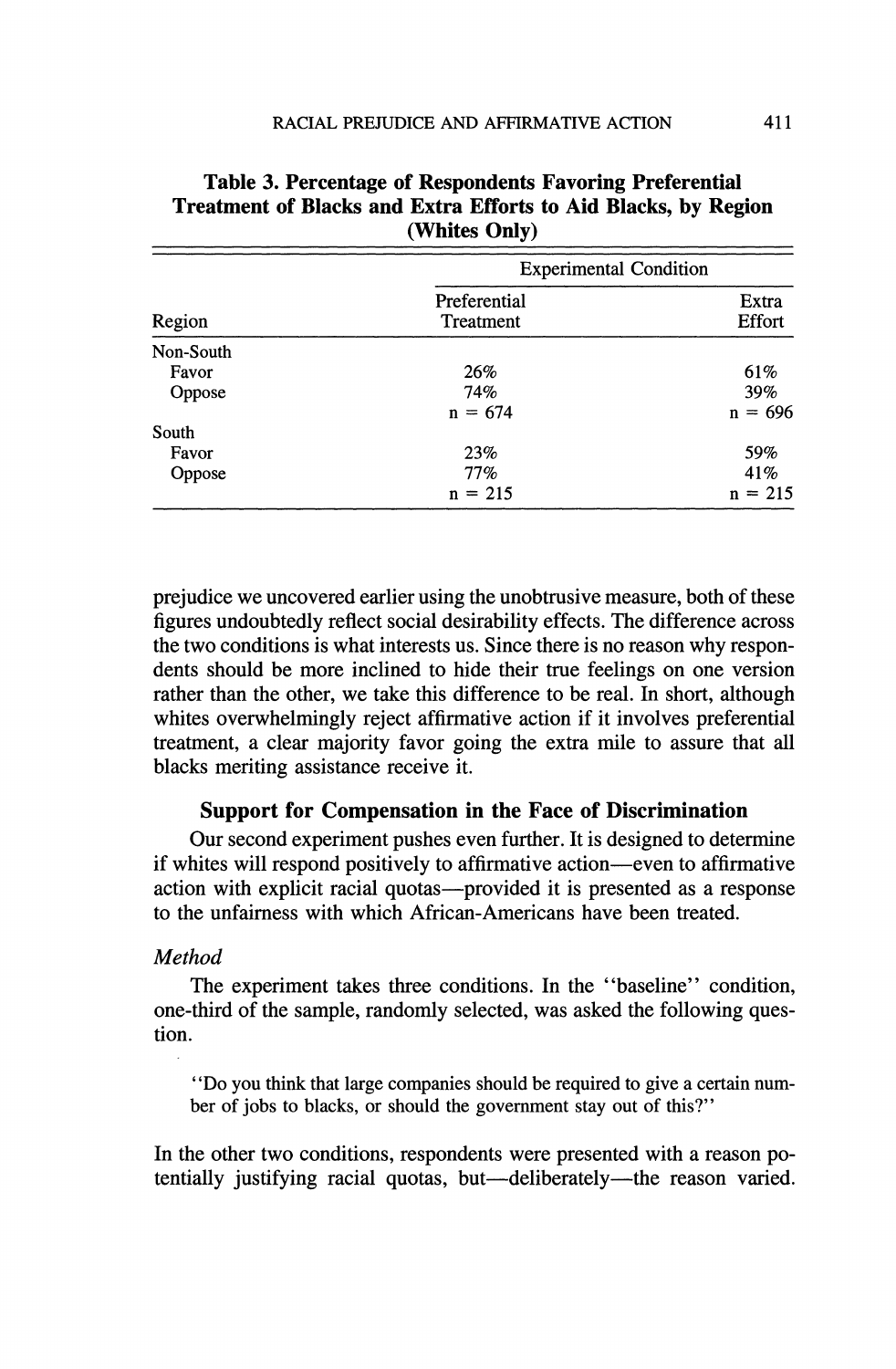|                         | <b>Experimental Condition</b> |                                   |                           |  |
|-------------------------|-------------------------------|-----------------------------------|---------------------------|--|
| Region                  | Control<br>Group              | <b>Blacks</b><br>Underrepresented | Companies<br>Discriminate |  |
| Non-South               |                               |                                   |                           |  |
| Government to Intervene | 26%                           | 20%                               | 43%                       |  |
| Government to Refrain   | 74%                           | 80%                               | 57%                       |  |
|                         | $n = 422$                     | $n = 463$                         | $n = 480$                 |  |
| South                   |                               |                                   |                           |  |
| Government to Intervene | 18%                           | 18%                               | 36%                       |  |
| Government to Refrain   | 82%                           | 82%                               | 64%                       |  |
|                         | $n = 137$                     | $= 164$<br>n                      | $= 126$<br>n              |  |

# Table 4. Percentage of Respondents Favoring Government Intervention on Behalf of Blacks, by Experimental Condition and **Region (Whites Only)**

Thus, in one condition, they were told that "There are some large companies where blacks are underrepresented," and then asked whether a certain number of jobs should be given to blacks in this case; in the other, they were told that "There are some large companies with employment policies" that discriminate against blacks," and then asked if these companies should be required to give a certain number of jobs to blacks. If the hostility toward affirmative action stems from a rejection of or indifference to the claims of blacks to fair treatment, then the distributions across the three conditions should look much the same.

## **Results**

They do not (Table 4). Three-fourths or more of Southern and non-Southern whites oppose government action in the first two versions. On the other hand, some 36% of Southerners and 43% of non-Southerners support affirmative action in the face of overt discrimination. The change among non-Southerners, especially, is substantial.<sup>11</sup> As important, there is no difference whatever between responses in the "baseline" condition and in the "statistically underrepresented" condition. This is as important because it means that respondents in the "discrimination" condition are responding to the *particular* reason given—that blacks have been treated unfairly rather than merely responding to the fact that a reason for supporting affirmative action had been given.

<sup>11</sup>The mean of the third version is significantly different from the means of the first and second conditions at  $p < .01$  among both groups.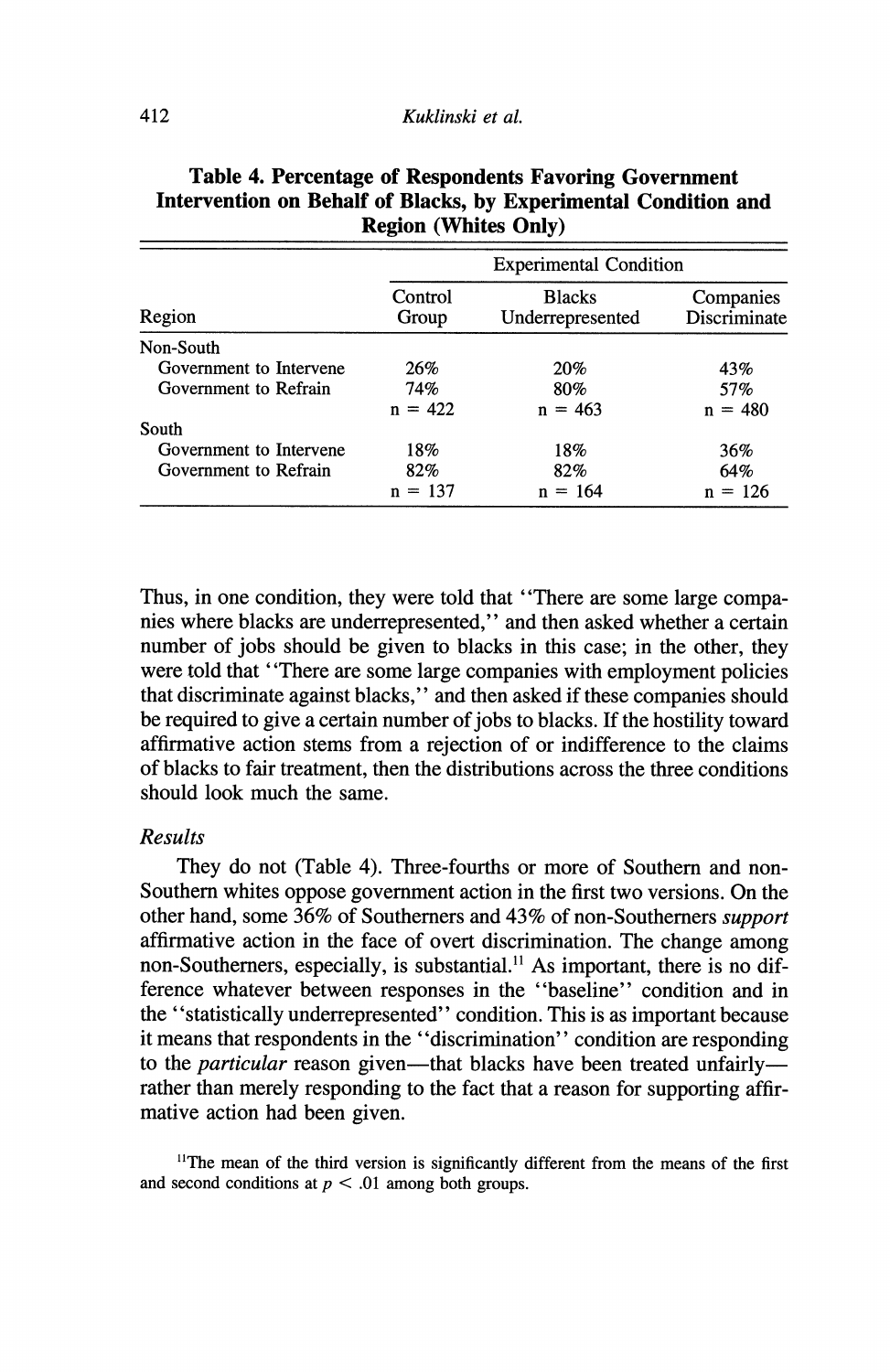Even in the "discrimination" condition, a majority of whites do not support affirmative action. Although this distribution unquestionably reflects some *underlying prejudice*, it does not follow logically, let alone ideologically, that people must support racial quotas and preferential treatment at a company if it has been found guilty of discrimination. It is perfectly possible to believe that the appropriate remedies are to compensate the specific individuals who have been discriminated against and to ensure that the company does not engage in discrimination thereafter without going on to favor racial quotas. Indeed, just because people are not compelled to favor affirmative action generally, it is impressive that so large a number of whites, their general aversion to affirmative action notwithstanding, regard it as fair to impose it on a company if they have reason to believe that it has treated blacks unfairly.

#### **Alternative Explanations**

To summarize: blatant prejudice continues to be a major problem in the United States; but attributing all the anger toward affirmative action to it would be a mistake. Many whites dislike the policy even though they harbor no ill feelings toward African-Americans. To the contrary, many of these whites express a willingness to support extra efforts by government on behalf of African-Americans.

In the next few pages, we briefly entertain several rival hypotheses. Each represents a potentially viable alternative to what we have argued. Some are more viable than others; none, we believe, undermines the validity of our analysis.

#### Differences in Thresholds

The list experiment, which we used to ascertain the level of prejudice, asked people to indicate how many items make them angry. An alternative would have been to ask how many items they *oppose*. To oppose the idea of a black family moving in next door is surely a sign of prejudice, and presumably more respondents will oppose it than actually become angry over it. In other words, in focusing on reactions of anger, we have selected a test-criterion that sets a high threshold and thus underestimates the prevalence of prejudice among whites.

We intentionally selected the term "makes you angry or upset" for two reasons. First, while the dominance of the cognitive perspective in social psychology during the 1970s and 1980s strongly influenced the study of racial attitudes and perceptions (Hamilton 1979; Hamilton and Gifford 1976; Tajfel 1970), psychologists are returning to original constructions of prejudice as largely affective (see the chapters in Mackie and Hamilton 1993, for example); our measure comports with the latter conception. Obvi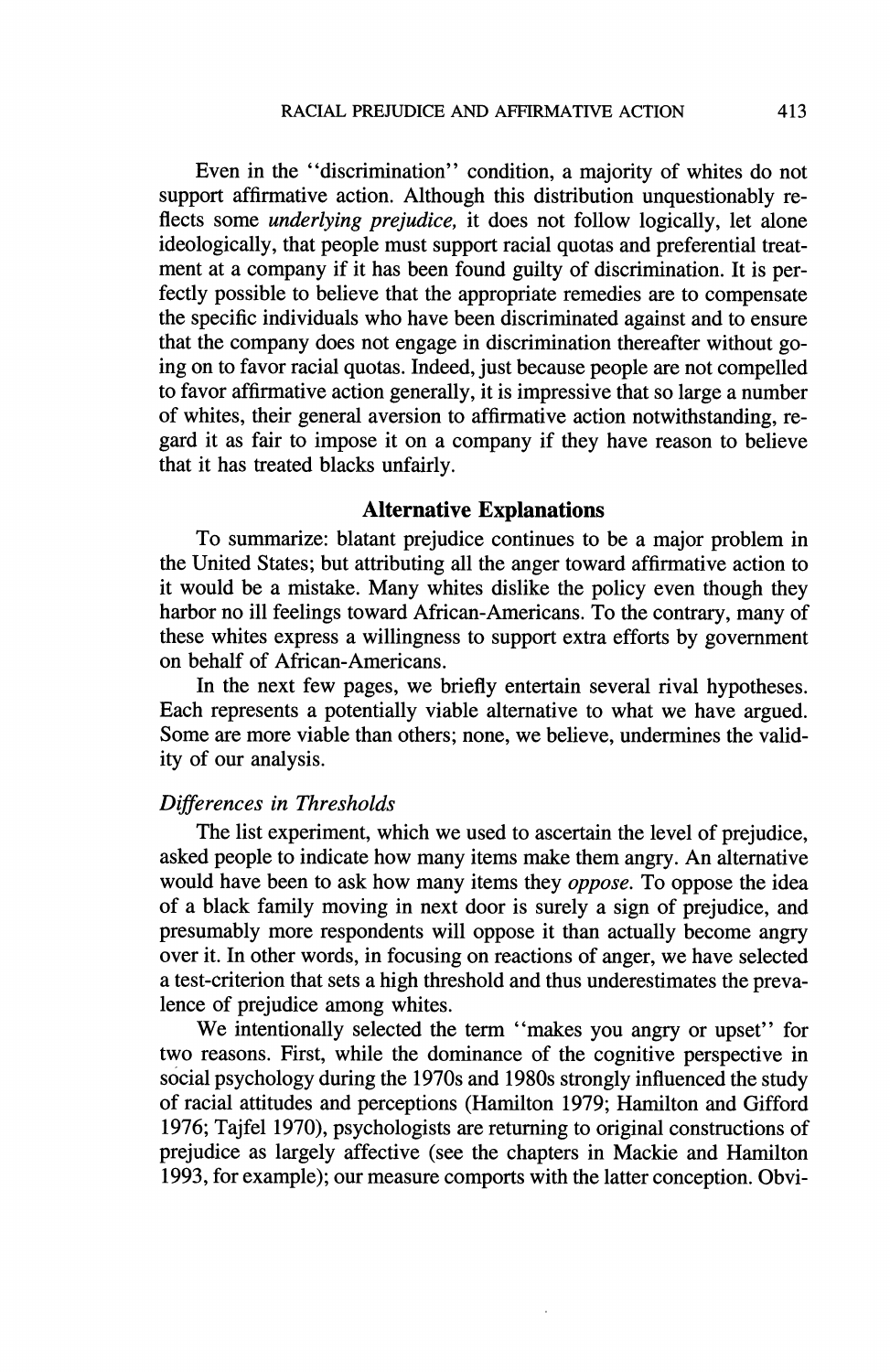ously, anger is not the only form of affect. But, (and second), anger implies salience. If the thought of a black family moving in next door angers people. there can be no doubt about its meaningfulness to them (Krosnick 1988a, 1988b). Anger and fear probably motivate behavior more than any other negative emotion (Marcus et al. 1995; Ortony, Clore, and Collins 1988).

Ultimately, the effect of our choice of terms is an empirical question. Therefore we conducted additional studies in which we compared responses to the two terms. The results indicate that substituting the term "oppose" for "make you angry" increases estimates by another 12% (Kuklinski and Cobb 1995b). Assuming the figure to hold for a national sample, this means that more than 50% of Southerners and slightly more than 20% of non-Southerners oppose a black family moving in, disheartening figures, needless to say. But it must also be noted that some 75% of American whites nationwide indicate they oppose affirmative action. Even if prejudice is more widespread than we have reported, it still falls far short of explaining all of the turmoil over affirmative action.

Yet additional evidence comes from comparing the reactions to affirmative action of the most and least racially tolerant whites, as determined by a classical measure of prejudice, *i.e.*, negative stereotyping. Employing this procedure<sup>12</sup>, we have compared levels of anger over affirmative action among the most racially tolerant third of the white population and the least tolerant third. The result is clear-cut. Levels of anger are just as great among the former as the latter.

## The Problem of Censoring

Devine's creative experiments (1989; Devine and Monteith 1993) suggest that whites must regulate their attitudes to overcome negative images of African-Americans, images that are imbedded in the very fabric of (white) American society. This censoring process entails whites recognizing their initial, negative reactions and then consciously working to overcome them.

Perhaps, one might argue, a majority of white Americans now censor their negative feelings on something as blatantly prejudiced as opposing a black family moving in, but consciously or unconsciously consider it legitimate to target their animosity on affirmative action, especially since many elites have opened the door by challenging the program.

If taken to its extreme, the assertion categorizes anyone who opposes

 $12$ The survey asked respondents whether a variety of negative adjectives—"aggressive or violent," "lazy," "boastful," "irresponsible," and "complaining"-accurately describe blacks. Given the strong intercorrelations among responses to the five items (from .38 to .58), we constructed an index.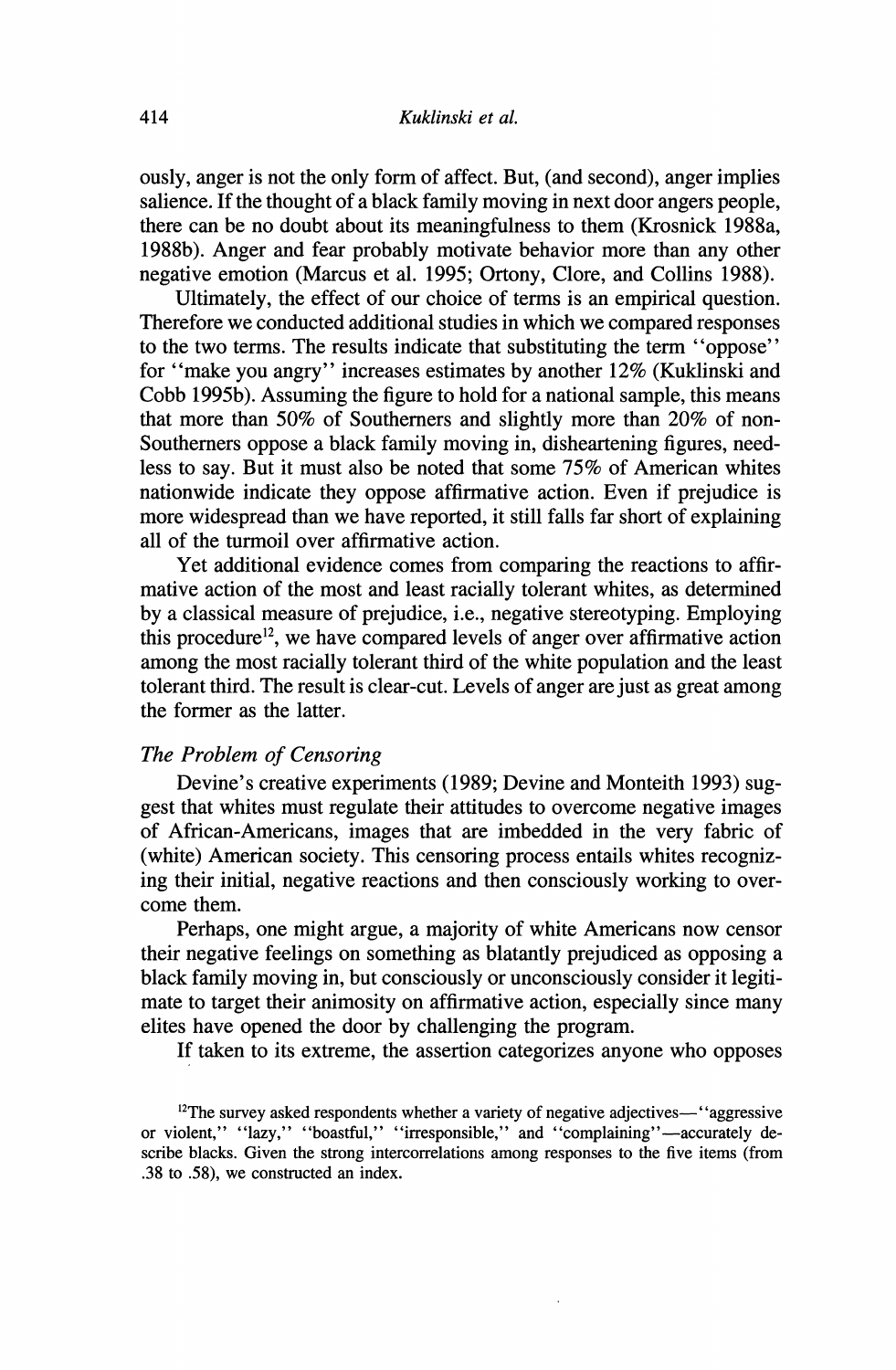affirmative action as prejudiced. This translates into 75% or more of the white population, a figure that most students of public opinion will find hard to believe. Moreover, testing the hypothesis with survey data (and possibly experimental data) borders on the impossible. Mental processes such as censoring are not readily amenable to observation. So construed, prejudice becomes unmeasurable.

But suppose that we discovered an unconscious link, such that some people unknowingly transfer society-based negative images to affirmative action. Other than as an indicator of how far American white society has vet to go to eliminate stereotypes, how would we interpret the finding? Would we, in short, label the phenomenon "prejudice?"<sup>13</sup> Presumably one would first want to determine how individuals respond when made aware of the unconscious process, not an easy task. Moreover, there still would be a question of causal direction. On the one hand, negative images of African-Americans could lead whites consciously or unconsciously to resent affirmative action. On the other, it is at least conceivable that rhetoric surrounding affirmative action primes negative stereotypes, which in turn then generates the hostility toward the program (Sniderman and Piazza 1993). At this point, research into racial attitudes threatens to be intractable.

# A Contaminated Measure?

We noted earlier our use of the term "black leaders pushing for affirmative action" to identify the level of anger over the program. We also offered our rationale, i.e., the statement portrays part of the context within which debates over affirmative action have been taking place. Nonetheless, a nagging question—does reference to black leaders cause an overestimation of anger toward the program itself?—warrants an answer.

Several follow-up studies suggest not. In them, we compared responses to our original item with those generated by alternatives such as "affirmative action programs for African-Americans," "affirmative action programs," and "university scholarships earmarked for black students." What stands out is the consistency of responses across the whole set of differently worded statements.

## **Implications**

Let us underline what we have not claimed. Nowhere do we claim that the anger toward affirmative action we have uncovered is "right." Perhaps whites believe that prejudice and discrimination do not exist when in fact they do. If many whites respond viscerally to the words "affirmative action" without knowing precisely what the program is intended to do, their

<sup>13</sup>We certainly would interpret it as an indicator of society-wide racism.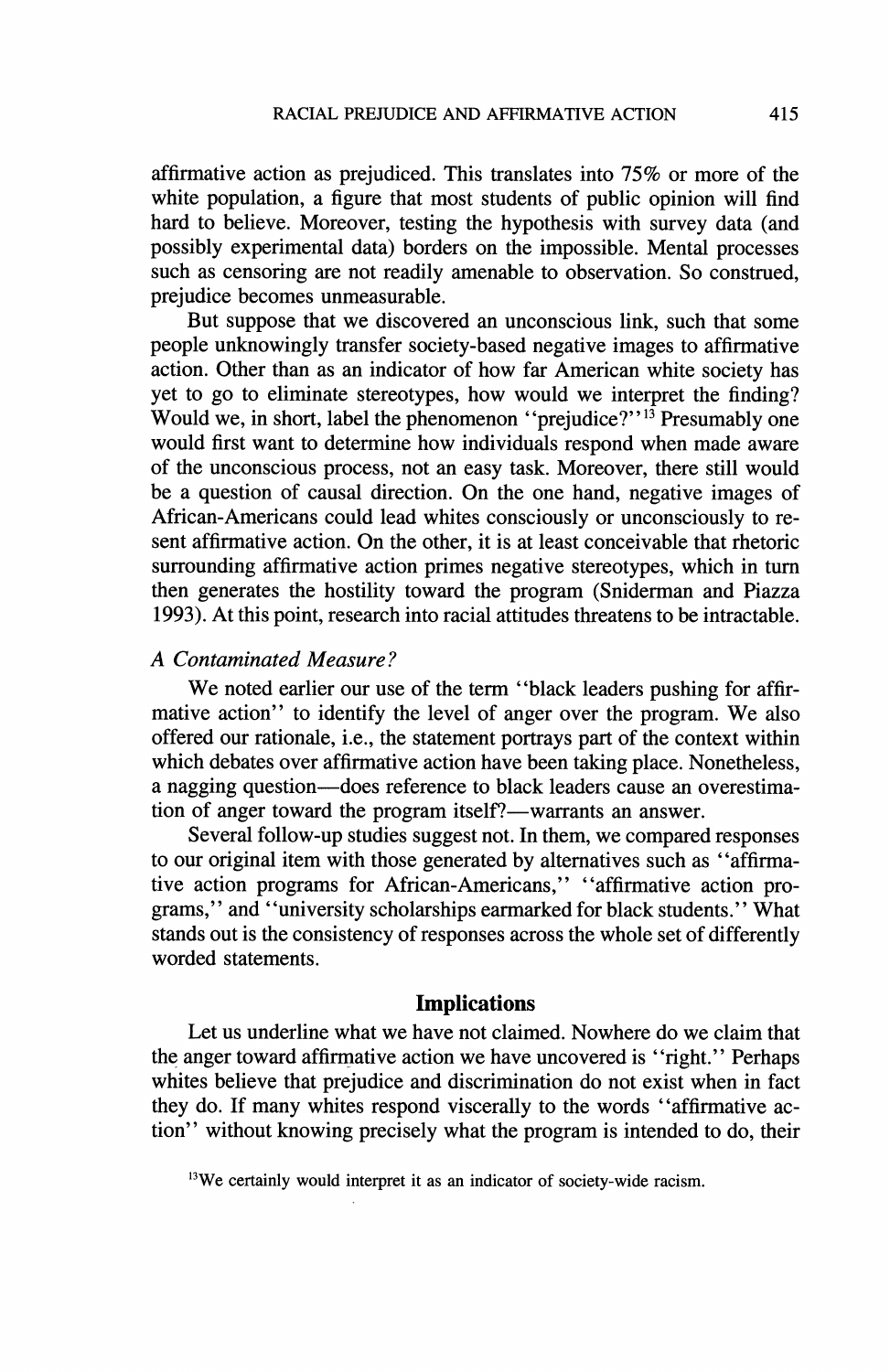anger will often be misguided (although, in fairness, the policy's purpose has itself become muddled over time). Our sole purpose has been to establish the sources and frequency of anger at affirmative action, not to pass normative judgments.

Nor do we mean to imply that public opinion should dictate the direction of public policy. Had that been the case earlier in this nation's history, we never would have seen the historic civil rights legislation of the 1960s. Elected officials inherit a responsibility to lead as well as follow.

But public opinion does have implications for strategic politics. Our results underline the risks that liberals and the Democratic party face among the general citizenry. On the one hand, to abandon a policy that has benefited thousands of deserving African-Americans can only exacerbate the perception among them that they are being left behind. On the other, to continue to associate issues of race with affirmative action can only provoke yet more anger among the majority of whites in this country. And this risk is likely to grow, not shrink, over the medium run. As more time passes, as memories of legalized segregation and overt exploitation fade, we can expect a growth in the number of whites who believe African-Americans share at least partial responsibility for their circumstances and, going a step further, who believe that continuing problems African-Americans face are a consequence not merely of their circumstances but of their own motivations and desires. If so, anger and resentment over affirmative action will increase, not decrease.

In principle, resolving the dilemma may not be as difficult as we have portrayed. Many white Americans say they are committed to government programs to give African-Americans special assistance. If we are willing to take their word, the support and sympathy are in place. What elected officials and other key players in the continuing civil rights movement must do is play to this sentiment. This might entail moving away from explicitly racialist politics, and especially the categorical and exclusionary language that has come to be associated with affirmative action, without losing sight of the special needs and claims of African-Americans, including those that affirmative action programs currently address.

Unfortunately, what sounds right in principle often becomes perilous in practice. This peril takes the form of prejudice. There is a fine but crucial line between reshaping affirmative action programs as a strategy to broaden support and dismantling them out of a cold lack of concern for African-Americans. And there is always the risk that even well-intended policy changes will play into the hands of the prejudiced.

Although the politics of race has changed, one challenge has not: how to ensure that good will and benevolence reign over malice and hatred.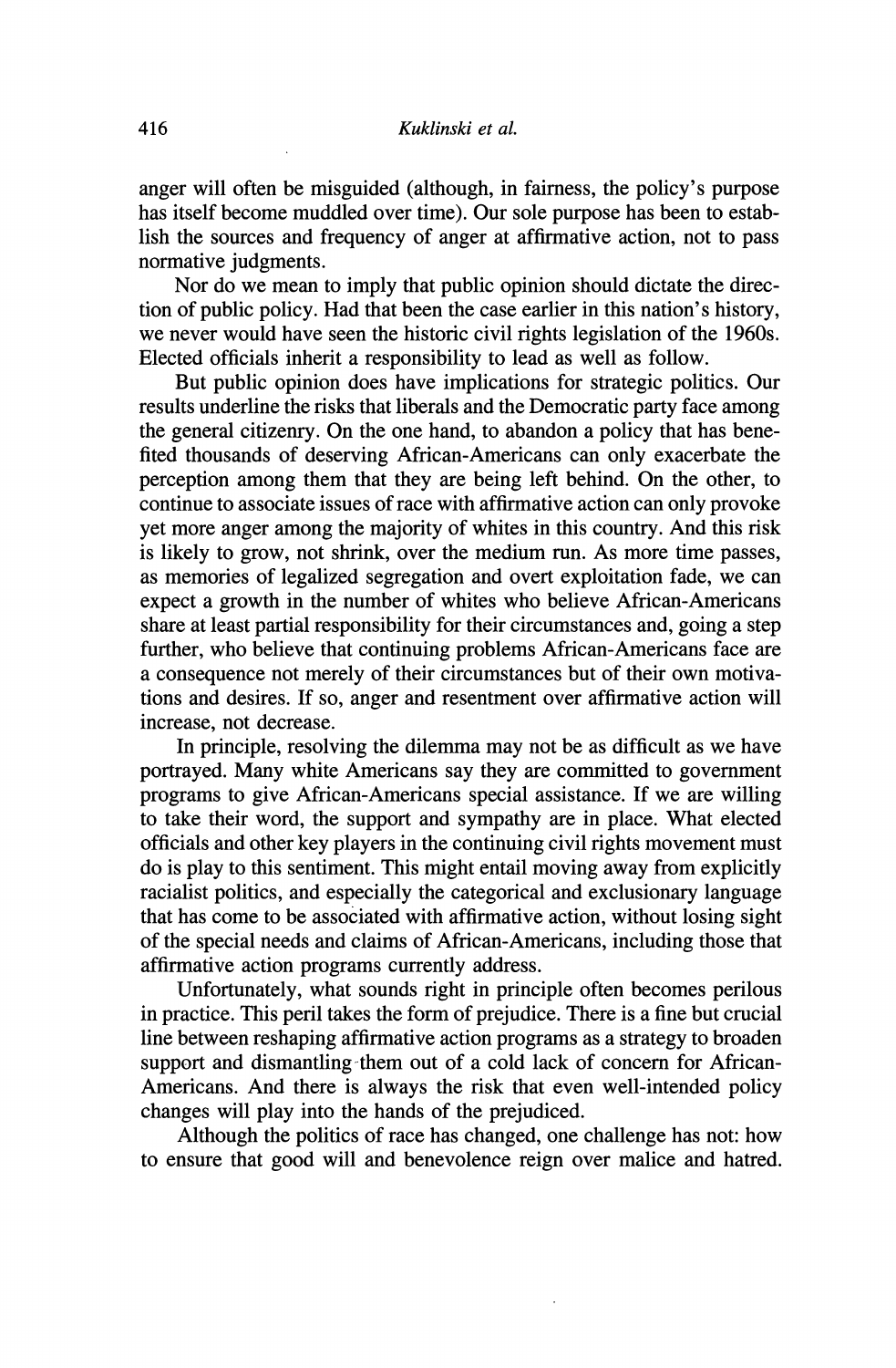How to maximize that goal within the context of (white) public opinion warrants public debate and deliberation.

Manuscript submitted 21 August 1995. Final manuscript received 3 January 1996.

# **APPENDIX Iterative Estimates**

To generate the most accurate estimates for the probabilities of anger for the non-South population, we wrote a computer program that used the observed frequencies from all three conditions. In the baseline condition, there were four possible responses (i.e., people could say they were angered by  $0, 1, 2$ , or  $3$  items). To predict observed frequencies we formulated a model that was represented as a set of equations, one for each possible response. For example, in either of the test conditions, a person could be angered by "*l*" item if and only if one of the three baseline items (and *not* the test item) was upsetting, or the test item (and *none* of the baseline items) was upsetting. The prediction equation for "*I*" item specified each of these outcomes and all possible ways they could occur. To generate predictions or expected frequencies, the model required a set of predicted probabilities. To predict the probability that a person would be angered by " $l$ " item, the model needed: (1) an estimate of the probability of being angered by 1 baseline item and not the test item, and (2) the probability of being angered by the test item and not the baseline item. By iteratively adjusting these unknown probability estimates, the program solved for a set of predicted probabilities that generated better and better expected frequencies. To be more precise, the program made numerous iterations with the help of a Fortran subroutine, STEPIT, to minimize a X statistic. The X statistic was simply the sum of the squared deviations between observed and estimated frequencies, each relative to the estimated frequency. Output from the program included a set of parameters that, when put in the prediction equations, came closest to predicting the observed frequencies. These parameters are minimum chi-square estimates based on data from all three conditions.

#### **REFERENCES**

Allport, Gordon W. 1954. The Nature of Prejudice. Cambridge, MA: Addison-Wesley. Devine, Patricia G. 1989. "Stereotypes and Prejudice: Their Automatic and Controlled Com-

ponents." Journal of Personality and Social Psychology 56:5-18. Devine, Patricia G., and Margo Monteith. 1993. "The Role of Discrepancy-Associated Af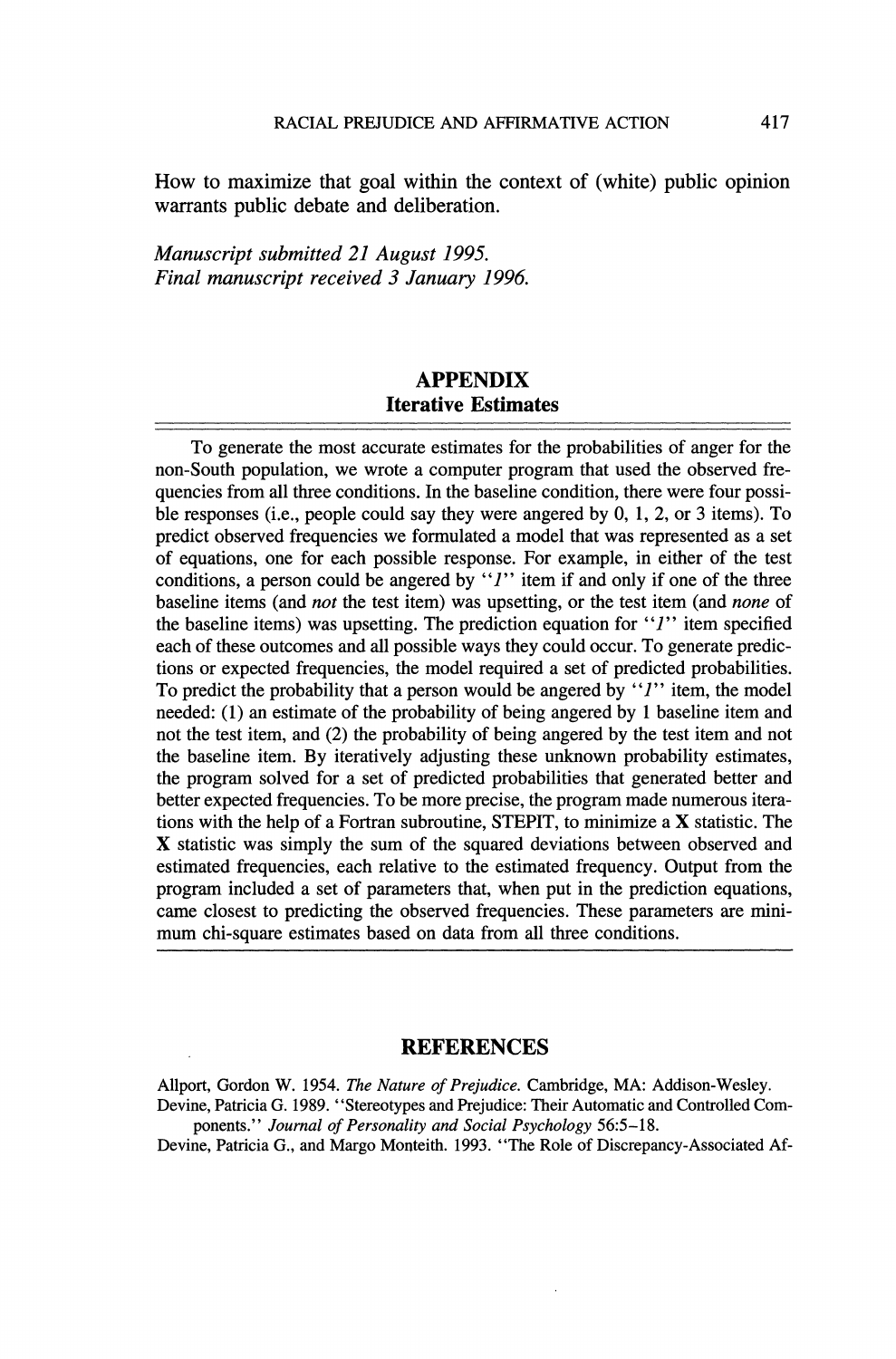fect in Prejudice Reduction." In Affect, Cognition, and Stereotyping: Interactive Processes in Group Perception, ed. Diane Mackie and David Hamilton. New York: Academic Press.

- Edsall, Thomas Byrne, and Mary D. Edsall, 1991. Chain Reaction: The Impact of Race, Rights, and Taxes on American Politics. New York: W. W. Norton & Company.
- Gaertner, Samuel L., and John F. Dovidio. 1986. "The Aversive Form of Racism." In Prejudice, Discrimination, and Racism, ed. John F. Dovidio and Samuel L. Gaertner. New York: Academic Press.
- Glazer, Nathan. 1988. "Affirmative Action and the Legacy of Racial Injustice." In Eliminating Racism, ed. Phyllis A. Katz and Dalmas A. Taylor. New York: Plenum.
- Hamilton, David L. 1979. "A Cognitive-Attributional Analysis of Stereotyping." In Advances in Experimental Social Psychology, ed. Leonard Berkowitz. New York: Academic Press.
- Hamilton, David L., and R.K. Gifford. 1976. "Illusory Correlation in Interpersonal Perception: A Cognitive Basis of Stereotypic Judgments." Journal of Experimental Social Psychology 39:1050-63.
- Jackman, Mary R. 1978. "General and Applied Tolerance: Does Education Increase Commitment to Racial Integration?" American Journal of Political Science 22:302-24.
- Jackman, Mary R., and Michael J. Muha. 1984. "Education and Intergroup Attitudes: Moral Enlightenment, Superficial Democratic Commitment or Ideological Refinement?" American Sociological Review 49:751-69.
- Kinder, Donald R. 1986. "The Continuing American Dilemma: White Resistance to Racial Change 40 Years After Myrdal." Journal of Social Issues 42:151-72.
- Kinder, Donald R., and David O. Sears. 1981. "Prejudice and Politics: Symbolic Racism versus Threats to the Good Life." Journal of Personality and Social Psychology 44:  $414 - 31$
- Kluegel, James R., and Eliot R. Smith. 1983. "Affirmative Action Attitudes: Effects of Self-Interest, Racial Affect and Stratification Beliefs on Whites' Views." Social Forces 61: 797-824.
- Krosnick, Jon A. 1988a. "Attitude Importance and Attitude Change." Journal of Experimental Psychology 24:240-55.
- Krosnick, Jon A. 1988b. "The Role of Attitude Importance in Social Evaluation: A Study of Policy Preferences, Presidential Candidate Evaluations, and Voting Behavior." Journal of Personality and Social Psychology 55:196-210.
- Kuklinski, James H., and Michael D. Cobb. 1995a. "Toward the Unobtrusive Measurement of Sensitive Attitudes." Working Paper. Urbana: University of Illinois.
- Kuklinski, James H., and Michael D. Cobb. 1995b. "Racial Attitudes and the 'New South'." Working Paper. Urbana: University of Illinois.
- Mackie, Diane, and David Hamilton, eds. 1993. Affect, Cognition, and Stereotyping: Interactive Processes in Group Perception. New York: Academic Press.
- Marcus, George E., John L. Sullivan, Elizabeth Theiss-Morse, and Sandra L. Wood. 1995. With Malice Toward Some: How People Make Civil Liberties Judgments. New York: Cambridge University Press.
- Myrdal, Gunnar. 1944. An American Dilemma: The Negro Problem and American Democracy. New York: Harper.
- Noelle-Neumann, Elisabeth. 1984. The Spiral of Silence—Our Social Skin. Chicago: University of Chicago Press.
- Ortony, Andrew, Gerald Clore, and Allan Collins. 1988. The Structure of Emotions. New York: Cambridge University Press.